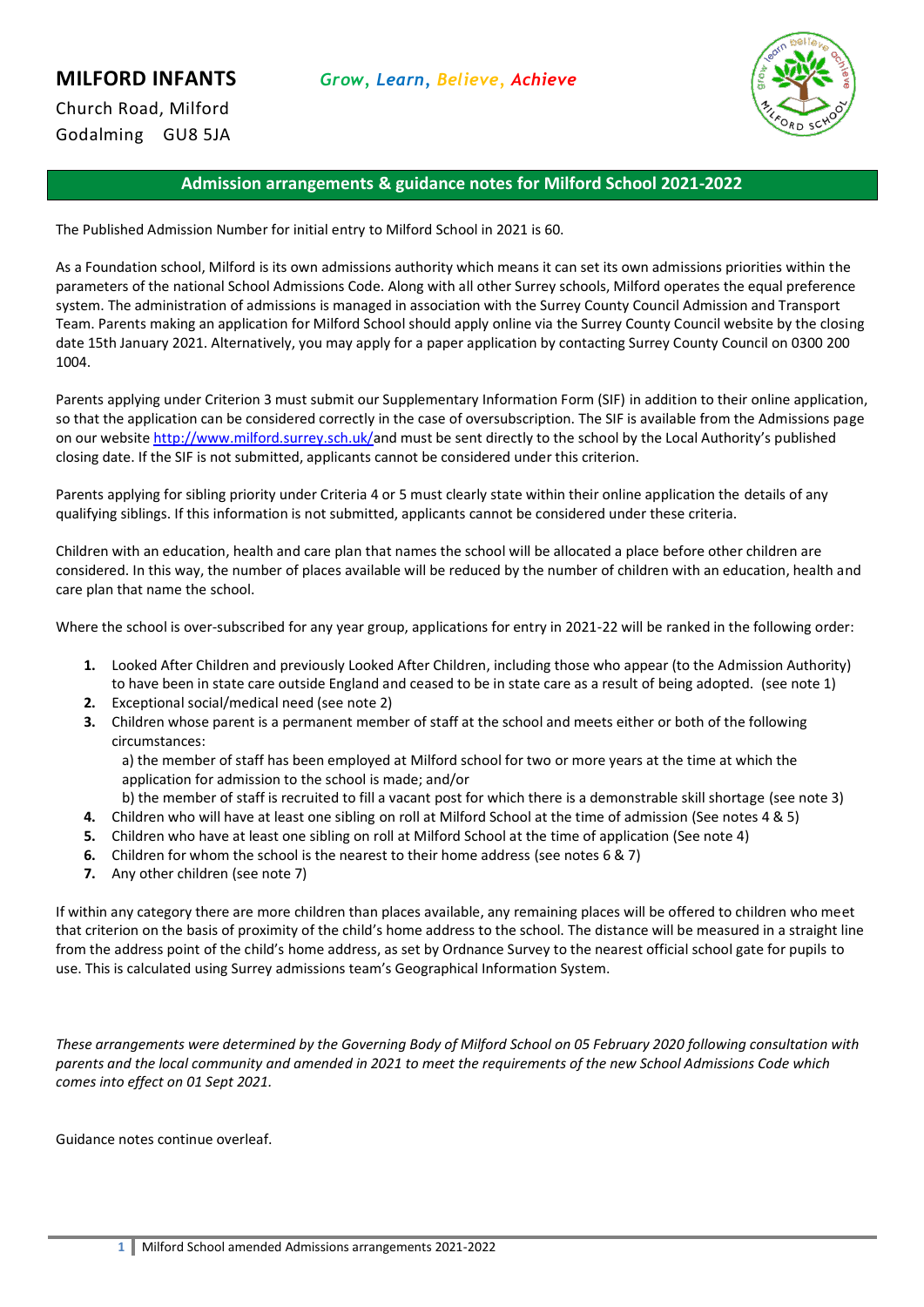#### **1. Looked after and previously looked after children**

Within these admission arrangements looked after and previously looked after children will receive the top priority for a place. Looked after and previously looked after children will be considered to be:

- children who are in the care of a local authority or provided with accommodation by a local authority in accordance with Section 22 of the Children Act 1989, e.g. fostered or living in a children's home, at the time an application for a school is made;
- children who have previously been in the care of a local authority or provided with accommodation by a local authority in accordance with Section 22 of the Children Act 1989 and who have left that care through adoption, a child arrangements order (in accordance with Section 8 of the Children Act 1989 and as amended by the Children and Families Act 2014) or special guardianship order (in accordance with Section 14A of the Children Act 1989);
- children who appear (to the admissions authority) to have been in state care outside of England and ceased to be in state care as a result of being adopted. A child will be regarded as having been in state care outside of England if they were accommodated by a public authority, a religious organisation or any other provider of care whose sole purpose is to benefit society. The parent/carer will need to provide evidence to demonstrate that the child was in state care outside of England and left that care as a result of being adopted.

Places will be allocated under this criterion when places are first offered at a school and the local authority may also ask schools to admit over their published admission number at other times under this criterion

# **2. Exceptional social/medical need**

Occasionally there will be a very small number of children for whom exceptional social or medical circumstances apply which will warrant a placement at this school. The exceptional social or medical circumstances might relate to either the child or the parent/carer. Supporting evidence from a professional is required such as a doctor and/or consultant for medical cases or a social worker, health visitor, housing officer, the police or probation officer for other social circumstances. This evidence must confirm the circumstances of the case and must set out why the child should attend this school and why no other school could meet the child's needs.

In addition, children who were previously in state care outside of England, and have ceased to be in state care as a result of being adopted, will be considered under this criterion. A child will be regarded as having been in state care outside of England if they were accommodated by a public authority, a religious organisation or any other provider of care whose sole purpose is to benefit society. The parent/carer will need to provide evidence to demonstrate that the child was in state care outside of England and left that care as a result of being adopted.

Providing evidence does not guarantee that a child will be given priority at this school and in each case a decision will be made based on the merits of the case and whether the evidence demonstrates that a placement should be made at this school above any other.

Common medical conditions and allergies can usually be supported in all mainstream schools; therefore priority under the school's exceptional medical criterion would not normally be given for these. In addition, routine child minding arrangements would not normally be considered to be an exceptional social reason for placement at this school.

Places may be allocated under this criterion when places are first offered at the school and the local authority may also ask the school to admit over its published admission number at other times under this criterion.

# **3. Children of a member of staff**

Priority will be given to a child if their parent is a permanent member of staff at the school and meets either or both of the following circumstances:

- a) the member of staff has been employed at the school for two or more years at the time at which the application for admission to the school is made; and/or
- b) the member of staff is recruited to fill a vacant post for which there is a demonstrable skill shortage.

For applications made as part of a normal intake, the length of employment will be considered as of the closing date for applications. For in year applications, the length of employment will be considered as of the date the application is received or the date a place becomes available, if a place is considered from the waiting list. Our **Staff Supplementary Information Form must be completed and returned to the school** by the Local Authority's published closing date. If the SIF is not submitted, applicants cannot be considered under this criterion.

#### 4. **Siblings**

A sibling will be considered to be a brother or sister (that is, another child of the same parents, whether living at the same address or not), a half-brother or half-sister or a step-brother or step-sister or an adoptive or foster sibling, living as part of the same family unit at the same address.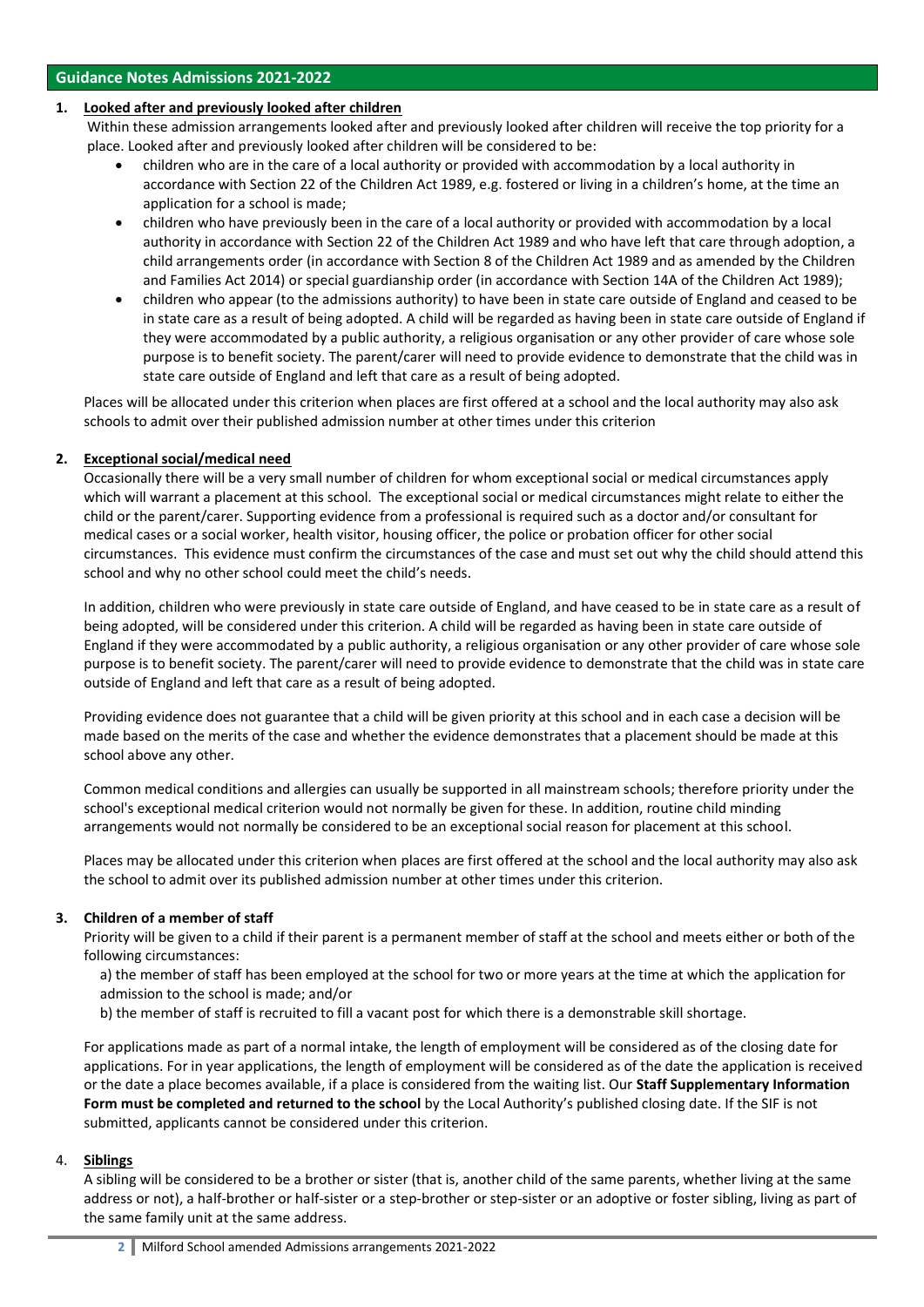## **5. Sibling on roll at time of admission**

To qualify for sibling priority 4, at least one of the siblings named on the Common Application Form (CAF) must still be on roll at Milford **at the time of admission**. For the avoidance of doubt, this means the first day of term in the September that the child starts school. If sibling priority 4 was claimed on the CAF and the sibling is no longer on roll at the time of admission, then the application will be deemed to be misleading and the Governing Body reserves the right to withdraw the offer (see *Providing false or misleading information* below). You may wish to consider whether you need to amend your application if you subsequently apply for a place elsewhere for the qualifying sibling.

#### **6. Nearest school**

For the normal intake to the school, the nearest school will be defined as the school closest to the home address with a published admission number for children of the appropriate age-range, as measured by a straight line. This is calculated using Surrey admissions team's Geographical Information System. The nearest school may be inside or outside the county boundary.

Any child remaining on the waiting list after 1 September 2021 will be considered to be an application for in-year admission. After this date, when assessing nearest school, all schools with the appropriate year group will be taken in to account.

## **7. Home address**

The child's home address excludes any business or childminder's address and must be the child's normal place of residence. It also excludes any relative's address unless the child lives at that address as their normal place of residence. Where the child is subject to a child arrangements order and that order stipulates that the child will live with one parent/carer more than the other, the address to be used will be the one where the child is expected to live for the majority of the time. For other children, the address to be used will be the address where the child lives the majority of the time. In other cases, where the child spends an equal time between their parents/carers, it will be up to the parent/carers to agree which address to use. Where a child spends their time equally between their parents/carers and they cannot agree on who should make the application, we will accept an application from the parent/carer who is registered for child benefit. If neither parent is registered for child benefit we will accept the application from the parent/carer whose address is registered with the child's current school or nursery.

We will not generally accept a temporary address if the main carer of the child still possesses a property that has previously been used as a home address, nor will we accept a temporary address if we believe it has been used solely or mainly to obtain a school place when an alternative address is still available to that child.

All distances will be measured by the computerised Geographical Information System maintained by Surrey's admissions team.

The address to be used for the initial allocation of places to Reception will be the child's home address at the closing date for application. Changes of address may be considered in accordance with Surrey's coordinated scheme if there are exceptional reasons behind the change, such as if a family has just moved to the area. The address to be used for waiting pools, after the initial allocation, will be the child's current address. Any offer of a place on the basis of address is conditional upon the child living at the appropriate address on the relevant date. Applicants have a responsibility to notify the school and Surrey County Council of any change of address.

#### **8. Tie breaker**

Where two or more children share a priority for a place, e.g. where two children live equidistant from a school, random allocation will be used to determine which child should be given priority.

#### **9. Multiple Births**

The Governing Body will allow the Reception class to exceed the statutory limit if one multiple birth child has already been offered a place and the subsequent child/children are ranked consecutively.

#### **10. Waiting pools**

Where there are more children than places available, waiting pool will operate for each year group according to the oversubscription criteria for the school without regard to the date the application was received or when a child's name was added to the waiting pool.

Waiting pools for all year groups will be maintained until 31 July 2022 when they will be cancelled. Applicants who wish a child to remain in the waiting pool after this date must reapply for in-year admission.

#### **11. In-year admissions**

- The following applications will be treated as in-year admissions during 2021/22:
	- applications for admission to Reception which are received after 1 September 2021;